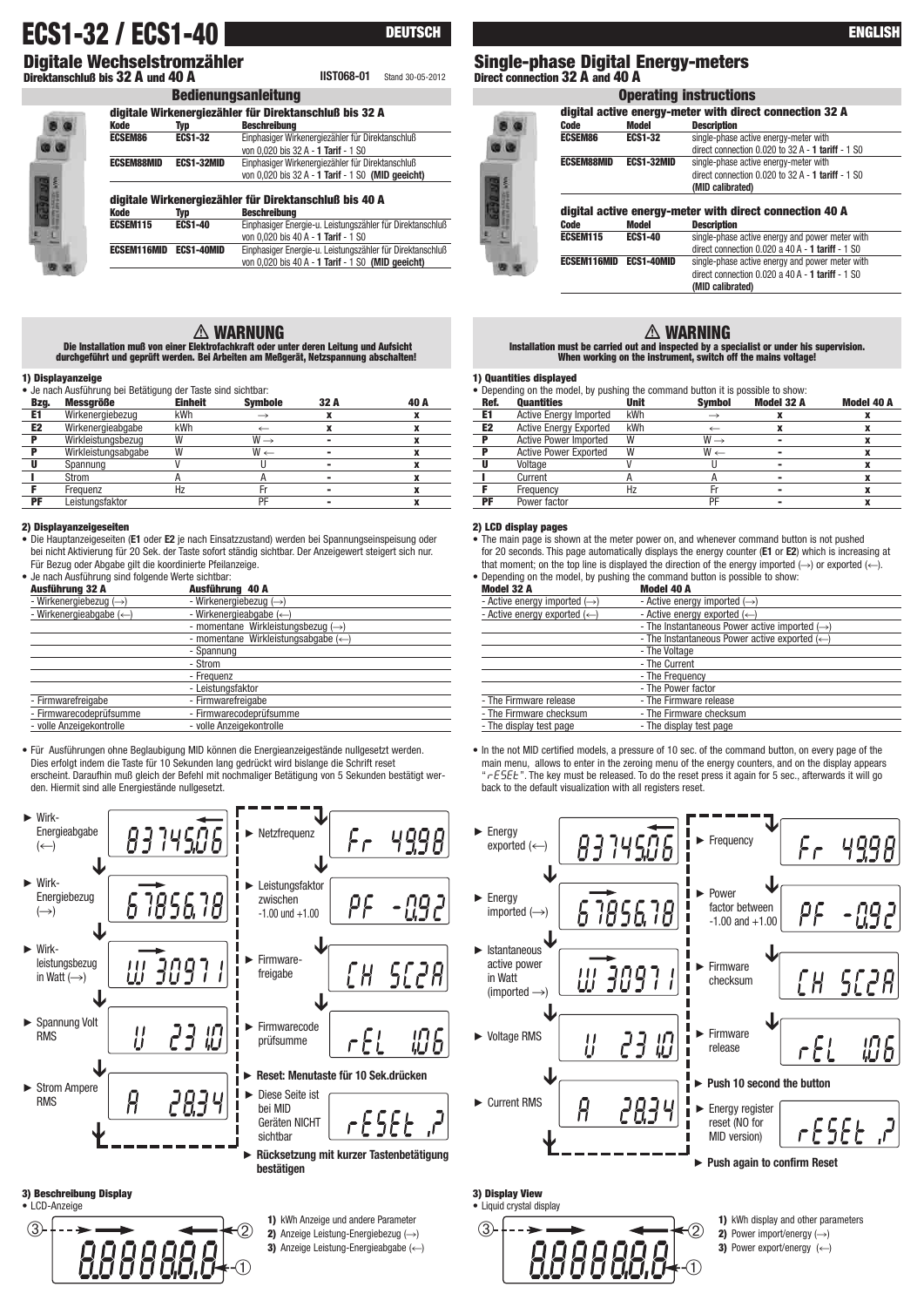**ITALIANO**

### **Contatore d'Energia Monofase Digitale Connessione diretta 32 A oppure 40 A**

|                    | GUILLALUI C UI CHEI YIA UIYILA<br>connessione diretta 32 A |    |
|--------------------|------------------------------------------------------------|----|
| <b>Codice</b>      | <b>Modello</b>                                             | D  |
| <b>ECSEM86</b>     | <b>ECS1-32</b>                                             | C( |
|                    |                                                            | di |
| <b>ECSEM88MID</b>  | ECS1-32MID                                                 | C( |
|                    |                                                            | di |
|                    | contatore di energia digita<br>connessione diretta 40 A    |    |
| <b>Codice</b>      | <b>Modello</b>                                             | D  |
| <b>ECSEM115</b>    | <b>ECS1-40</b>                                             | C( |
|                    |                                                            | di |
| <b>ECSEM116MID</b> | <b>ECS1-40MID</b>                                          | C( |
|                    |                                                            |    |

| contatore di energia digitale monofase per energia attiva<br>connessione diretta 32 A |                   |                                                         |  |  |
|---------------------------------------------------------------------------------------|-------------------|---------------------------------------------------------|--|--|
| Codice                                                                                | <b>Modello</b>    | <b>Descrizione</b>                                      |  |  |
| <b>ECSEM86</b>                                                                        | <b>ECS1-32</b>    | contatore di energia attiva monofase connessione        |  |  |
|                                                                                       |                   | diretta 0.020 a 32 A - 1 tariffa - 1 S0                 |  |  |
| <b>ECSEM88MID</b>                                                                     | <b>ECS1-32MID</b> | contatore di energia attiva monofase connessione        |  |  |
|                                                                                       |                   | diretta 0.020 a 32 A - 1 tariffa - 1 S0 (calibrato MiD) |  |  |
| contatore di energia digitale monofase per energia attiva<br>connessione diretta 40 A |                   |                                                         |  |  |
| Codice                                                                                | <b>Modello</b>    | <b>Descrizione</b>                                      |  |  |
| <b>ECSEM115</b>                                                                       | <b>ECS1-40</b>    | contatore di energia e potenza monofase connessione     |  |  |
|                                                                                       |                   | diretta 0.020 a 40 A - 1 tariffa - 1 S0                 |  |  |
| <b>ECSEM116MID</b>                                                                    | <b>ECS1-40MID</b> | contatore di energia e potenza monofase connessione     |  |  |
|                                                                                       |                   | diretta 0.020 a 40 A - 1 tariffa - 1 S0 (calibrato MiD) |  |  |

# **ATTENZIONE**

**L'installazione deve essere effettuata e verificata da uno specialista o sotto la sua supervisione. Togliere tensione prima di intervenire sull'apparecchio.**

**Istruzioni di servizio**

#### **1) Grandezze visualizzate**

| • In base al modello, premendo il tasto frontale si possono leggere: |                          |               |                         |                  |                  |
|----------------------------------------------------------------------|--------------------------|---------------|-------------------------|------------------|------------------|
| Ref.                                                                 | <b>Energia</b>           | <b>Misura</b> | <b>Simboli</b>          | <b>Mod. 32 A</b> | <b>Mod. 40 A</b> |
| E1                                                                   | Energia attiva importata | kWh           |                         |                  |                  |
| E <sub>2</sub>                                                       | Energia attiva esportata | kWh           |                         |                  |                  |
| P                                                                    | Potenza attiva importata | W             | $W \rightarrow$         |                  |                  |
| Р                                                                    | Potenza attiva esportata | W             | $\mathsf{W} \leftarrow$ |                  |                  |
| ш                                                                    | Tensione                 |               |                         |                  |                  |
|                                                                      | Corrente                 |               |                         |                  |                  |
|                                                                      | Frequenza                | Hz            | Fr                      |                  |                  |
| PF                                                                   | Fattore di potenza       |               | PF                      |                  |                  |

#### **2) Pagine visualizzate sul display**

• La pagina principale è visualizzata all' accensione del contatore e ogni qualvolta il tasto frontale non viene premuto per almeno 20 secondi. La pagina mostra automaticamente le energie che si stanno incrementando in quel momento (importata o esportata).

Sul bordo superiore è mostrata la direzione dell'energia importata ( $\rightarrow$ ) o esportata ( $\leftarrow$ ) • In base al modello premendo il tasto frontale si po

| in page annoughly promonably magave nontano or possono loggero. |                                                       |
|-----------------------------------------------------------------|-------------------------------------------------------|
| <b>Modello 32 A</b>                                             | <b>Modello 40 A</b>                                   |
| - Energia attiva importata $(\rightarrow)$                      | - Energia attiva importata $(\rightarrow)$            |
| - Energia attiva esportata $(\leftarrow)$                       | - Energia attiva esportata $(\leftarrow)$             |
|                                                                 | - Potenza attiva istantanea importata $(\rightarrow)$ |
|                                                                 | - Potenza attiva istantanea esportata $(\leftarrow)$  |
|                                                                 | - Tensione                                            |
|                                                                 | - Corrente                                            |
|                                                                 | - Frequenza                                           |
|                                                                 | - Fattore di potenza                                  |
| - Revisione firmware                                            | - Revisione firmware                                  |
| - Checksum                                                      | - Checksum                                            |
| - Pagina test segmenti                                          | - Pagina test segmenti                                |
|                                                                 |                                                       |

• Nei modelli non certificati MID, una pressione del tasto frontale di 10 sec. in qualsiasi pagina del menu principale, permette di entrare nel menù di azzeramento; sul display compare la scritta " r ESE L" Il pulsante deve essere rilasciato e per eseguire subito il comando di reset premendo il tasto ancora per un tempo di 4 sec., successivamente si torna alla visualizzazione di default con tutti i registri azzerati.

| Energia<br>83145.06<br>esportata $(\leftarrow)$                     | Frequenza<br>4998<br>$F_{\mathcal{F}}$<br>di rete                                                                                                                                                               |
|---------------------------------------------------------------------|-----------------------------------------------------------------------------------------------------------------------------------------------------------------------------------------------------------------|
| $\blacktriangleright$ Energia<br>importata $(\rightarrow)$<br>↓     | Fattore di<br>potenza<br>ρç<br>tra -1.00 e<br>$+1.00$                                                                                                                                                           |
| ► Potenza attiva<br>in Watt<br>UJ 3097<br>importata $(\rightarrow)$ | Checksum<br>5C2A<br>ſΗ<br>sul Firmware                                                                                                                                                                          |
| Tensioni di<br>rete, in Volt<br>讥<br>IJ<br>23<br>efficaci           | Release<br>106<br>r F I<br>del Firmware                                                                                                                                                                         |
| Corrente<br>transitante.<br>in Ampere<br>efficaci                   | Premere il Tasto per 10 secondi<br>Reset energia<br>registrata<br>rESEE<br>(NO per<br>versione MID)                                                                                                             |
| 3) Descrizione Display<br>· Visualizzatore a cristalli liquidi<br>3 | ► Premere il Tasto per conferma<br>azzeramento<br>1) Visualizza kWh ed altri parametri<br>$\left( 2\right)$<br>2) Potenza erogata (export $\leftarrow$ )<br><b>3)</b> Potenza assorbita (import $\rightarrow$ ) |

*QOOOQGA***+**0

# **Maße / Dimension / Dimensioni**

# **direkt - direct - diret. 32 A und - and - oppure 40 A**



# **Schaltbild / Wiring diagram / Schema di cablaggio**

## **direkt - direct - diret. 32 A und - and - oppure 40 A**



### **MID geeicht / MID calibrated / Calibrato MID**

#### **ECSEM66MID - ECSEM74MID**

**A)** Platz für Gerätebezeichnung und Zulassungsdaten.

*Device code and certification data indications*

Indicazioni per codice strumento e dati di certificazione



## **Plombierbare Klemmenabdeckungen / Sealable terminal covers Copertura morsetti piombabile**



**32 - 40 A connessione diretta morsetti principali - Cacciavite PZ1**



<sup>9</sup> **0.8 Nm**

**Tarif-und Datenübertragungsklemmen - Schraubendreher Klinge 0.8x3.5 mm Tariff and communication terminals - Screw driver blade 0.8x3.5 mm Morsetti tariffe e comunicazioni - Cacciavite a taglio 0.8x3.5 mm**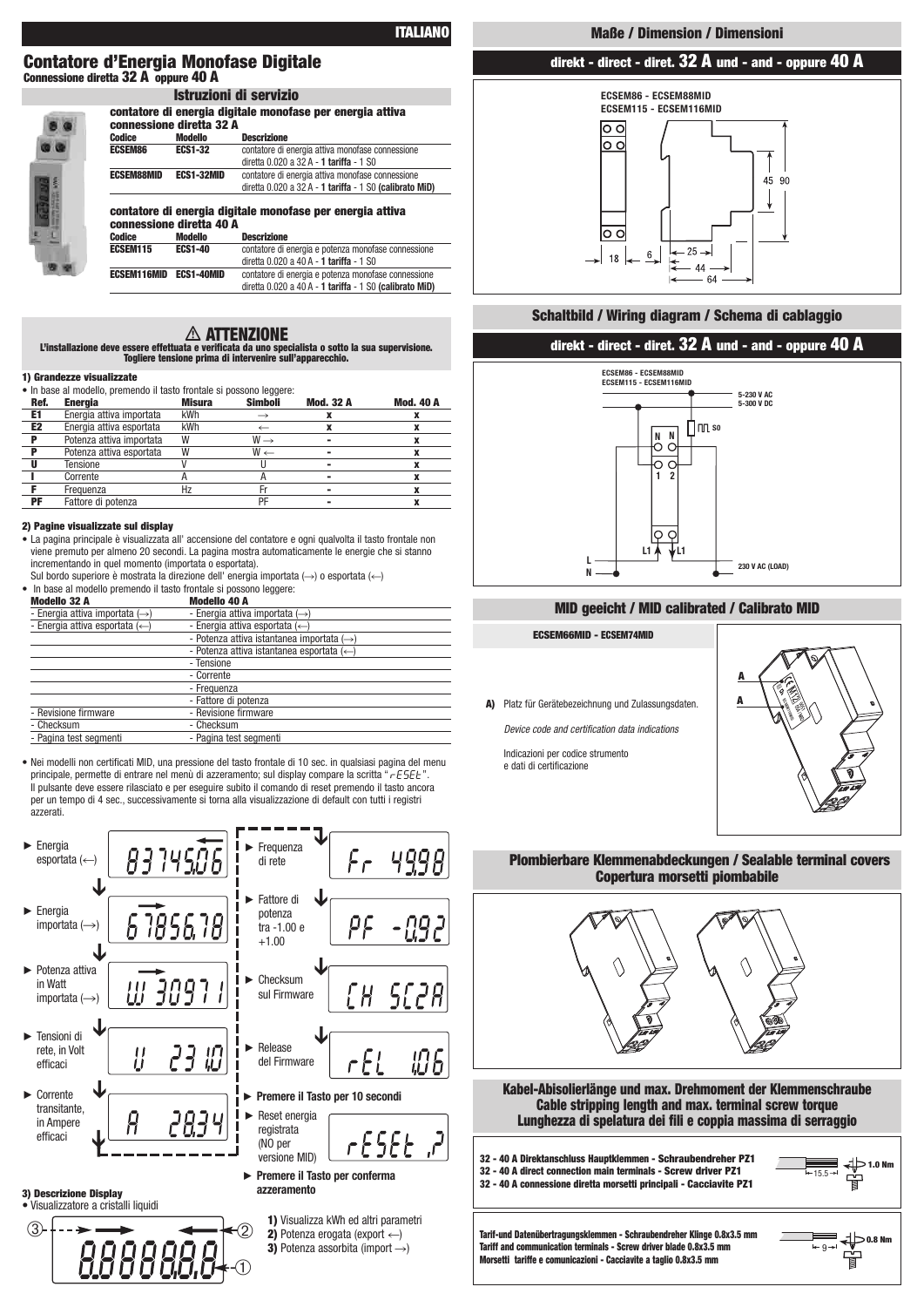Secondo Norma EN 50470-1, EN 50470-3, EN 62053-23, EN 62053-31

| <b>Caratteristiche generali</b>                                        |                                               |  |  |  |
|------------------------------------------------------------------------|-----------------------------------------------|--|--|--|
| • Custodia                                                             | <b>DIN 43880</b>                              |  |  |  |
| • Fissaggio                                                            | EN 60715                                      |  |  |  |
| • Profondità                                                           |                                               |  |  |  |
| <b>Funzionamento</b>                                                   |                                               |  |  |  |
| • Connessione                                                          | a rete monofase (n° fili)                     |  |  |  |
| · Memor. energia mis. e configurazione                                 | memoria FRAM                                  |  |  |  |
| <b>Alimentazione</b>                                                   |                                               |  |  |  |
| • Tensione nominale di alimentazione <i>Un</i>                         |                                               |  |  |  |
| · Campo di variazione tensione                                         |                                               |  |  |  |
| • Frequenza nominale fn<br>• Potenza assorbita Pv                      |                                               |  |  |  |
| Sovraccaricabilità                                                     |                                               |  |  |  |
| • Tensione Un                                                          | permanente                                    |  |  |  |
|                                                                        | momentanea 1 secondo                          |  |  |  |
| • Corrente <i>Imax</i>                                                 | permanente                                    |  |  |  |
|                                                                        | momentanea (10 ms)                            |  |  |  |
| <b>Visualizzazione (lettura)</b>                                       |                                               |  |  |  |
| · Display                                                              | LCD                                           |  |  |  |
|                                                                        | dimensione digit                              |  |  |  |
| · Energia attiva: 1 indicatore, 7 cifre                                |                                               |  |  |  |
| · Tariffa attuale                                                      | 1 indicatore, 1 cifra                         |  |  |  |
| • Ciclo di visualizzazione                                             |                                               |  |  |  |
| <b>Precisione</b>                                                      | a 23 $\pm$ 1°C riferimento ai valori nominali |  |  |  |
| • Energia e potenza attiva                                             | secondo EN 50470-3                            |  |  |  |
| Ingressi di misura                                                     |                                               |  |  |  |
| • Inserzione                                                           | fase/N                                        |  |  |  |
| • Campo di tensione                                                    | fase/N                                        |  |  |  |
| • Corrente Iref                                                        |                                               |  |  |  |
| • Corrente <i>Imin</i>                                                 |                                               |  |  |  |
| · Campo di corrente (Ist  Imax)                                        | connessione diretta                           |  |  |  |
| • Frequenza<br>· Forma d'onda in ingresso                              | sinusoidale                                   |  |  |  |
| • Corrente iniziale per la misura di energia (Ist)                     |                                               |  |  |  |
| <b>Interfaccia SO</b>                                                  | secondo EN 62053-31                           |  |  |  |
| · Uscita impulso                                                       | per energia attiva                            |  |  |  |
| · Durata impulso                                                       |                                               |  |  |  |
| · Quantità impulso                                                     |                                               |  |  |  |
| • Tensione necessaria                                                  | minmax                                        |  |  |  |
| • Corrente consentita                                                  | impulso ON (max 230 VAC/DC)                   |  |  |  |
| • Corrente consentita                                                  | impulso OFF (cor. di disper. max 230 VAC/DC)  |  |  |  |
| Interfaccia ottica                                                     |                                               |  |  |  |
| · Calibratura frontale (contr. di precis.)                             | LED                                           |  |  |  |
| Sicurezza secondo EN 50470-1                                           |                                               |  |  |  |
| Installazione per interni                                              |                                               |  |  |  |
| • Classe inquinamento                                                  |                                               |  |  |  |
| • Tensione di funzionamento                                            |                                               |  |  |  |
| • Classe di protezione (EN 50470)                                      |                                               |  |  |  |
| · Prova tensione di impulso<br>· Prova a tensione AC (EN 50470-3, 7.2) |                                               |  |  |  |
| • Resistenza della custodia alla fiamma                                | <b>UL 94</b>                                  |  |  |  |
| Interfaccia laterale IR                                                |                                               |  |  |  |
| · Per il collegamento ai moduli di comunicazione                       |                                               |  |  |  |
| (LAN-TCP/IP / M-Bus / Modbus RTU / KNX / SD-Card Datalogger)           |                                               |  |  |  |
| <b>Morsetti di connessione</b>                                         |                                               |  |  |  |
| • Morsetto a gabbia corrente principale                                | testa della vite $Z +/-$                      |  |  |  |
| · Morsetto a gabbia uscita impulso                                     | testa della vite a taglio                     |  |  |  |
| • Capacità morsetto corrente principale                                | filo compatto min. (max)                      |  |  |  |
|                                                                        | filo flessibile con capocorda min. (max)      |  |  |  |
| • Capacità morsetto uscita impulso                                     | filo compatto min. (max)                      |  |  |  |
|                                                                        | filo flessibile con capocorda min. (max)      |  |  |  |
| <b>Condizioni ambientali</b>                                           |                                               |  |  |  |
| • Ambiente meccanico                                                   |                                               |  |  |  |
| · Ambiente elettromagnetico                                            |                                               |  |  |  |
| · Temperatura d'impiego                                                |                                               |  |  |  |
| · Limite della temperatura di immagazzinaggio e trasporto              |                                               |  |  |  |
| • Umidità relativa (non condensata)                                    |                                               |  |  |  |
| • Vibrazioni                                                           | ampiezza vibrazioni sinusoidali 50 Hz         |  |  |  |
| · Grado di protezione                                                  | apparecchio montato frontal. (morsetti)       |  |  |  |

(**\***) **Grado di protezione garantito in un quadro con almeno grado di protezione IP51**

**Technical data Dati tecnici ITALIANO ENGLISH** Data in compliance with EN 50470-1, EN 50470-3 and EN 62053-31

| <b>General characteristics</b>                                            |                                                       |
|---------------------------------------------------------------------------|-------------------------------------------------------|
| • Housing                                                                 | DIN 43880                                             |
| • Mounting                                                                | EN 60715                                              |
| • Depth                                                                   |                                                       |
| <b>Operating features</b><br>• Connection                                 |                                                       |
| • Storage of energy values and configuration                              | single-phase network (n° wires)<br><b>FRAM</b> memory |
| <b>Supply</b>                                                             |                                                       |
| • Rated supply voltage Un                                                 |                                                       |
| • Operating range voltage                                                 |                                                       |
| · Rated frequency fn                                                      |                                                       |
| • Rated power dissipation Pv                                              |                                                       |
| <b>Overload capability</b>                                                |                                                       |
| • Voltage Un                                                              | continuous                                            |
|                                                                           | momentary 1 second                                    |
| • Current <i>Imax</i>                                                     | continuous                                            |
|                                                                           | momentary (10 ms)                                     |
| <b>Display (readouts)</b>                                                 |                                                       |
| • Display type                                                            | LCD                                                   |
|                                                                           | digit dimensions                                      |
| • Active energy: 1 display, 7 digit<br>• Instantaneous tariff measurement |                                                       |
| • Display period refresh                                                  | 1 display, 1-digit                                    |
| <b>Measuring accuracy</b>                                                 | at 23 $\pm$ 1°C referred to nominal values            |
| • Active energy and power                                                 | acc.to EN 50470-3                                     |
| <b>Measuring input</b>                                                    |                                                       |
| • Type of connection                                                      | phase/N                                               |
| • Operating range voltage                                                 | phase/N                                               |
| • Current Iref                                                            |                                                       |
| • Current <i>Imin</i>                                                     |                                                       |
| . Operating range current (Ist  Imax)                                     | direct connection                                     |
| • Frequency                                                               |                                                       |
| • Input waveform                                                          | alternating                                           |
| • Starting current for energy measurement (Ist)                           |                                                       |
| <b>Pulse output (SO)</b><br>• Pulse output                                | acc.to EN 62053-31<br>for active energy               |
| • Pulse quantity                                                          |                                                       |
| • Pulse duration                                                          |                                                       |
| • Required voltage                                                        | min  max                                              |
| • Permissible current                                                     | pulse ON (max 230 VAC/DC)                             |
| • Permissible current                                                     | pulse OFF (leakage cur. max 230 VAC/DC)               |
| <b>Optical interfaces</b>                                                 |                                                       |
| · Front side (accuracy control)                                           | LED                                                   |
| Safety acc. to EN 50470-1                                                 |                                                       |
| · Indoor meter                                                            |                                                       |
| • Degree of pollution                                                     |                                                       |
| • Operational voltage                                                     |                                                       |
| · Protective class (EN 50470)<br>• Impulse voltage test                   |                                                       |
| • AC voltage test (EN 50470-3, 7.2)                                       |                                                       |
| • Housing material flame resistance                                       | <b>UL 94</b>                                          |
| <b>Lateral IR interfaces</b>                                              |                                                       |
| • For communication moduls connection                                     |                                                       |
| (LAN-TCP/IP / M-Bus / Modbus RTU / KNX / SD-Card Datalogger)              |                                                       |
| <b>Connection terminals</b>                                               |                                                       |
| • Type cage main current paths                                            | screw head $Z +/-$                                    |
| • Type cage pulse output                                                  | blade for slotted screw                               |
| • Terminal capacity main current paths                                    | solid wire min. (max)                                 |
|                                                                           | stranded wire with sleeve min. (max                   |
| • Terminal capacity pulse output                                          | solid wire min. (max)                                 |
| <b>Environmental conditions</b>                                           | stranded wire with sleeve min. (max)                  |
| • Mechanical environment                                                  |                                                       |
| • Electromagnetic environment                                             |                                                       |
| • Operating temperature                                                   |                                                       |
| • Limit temperature of transportation and storage                         |                                                       |
| • Relative humidity (not condensation)                                    |                                                       |
| • Vibrations                                                              | 50 Hz sinusoidal vibration amplitude                  |
| • Degree protection                                                       | housing when mounted in front (term.)                 |

(**\***) **For the installation in a cabinet at least with IP51 protection.**